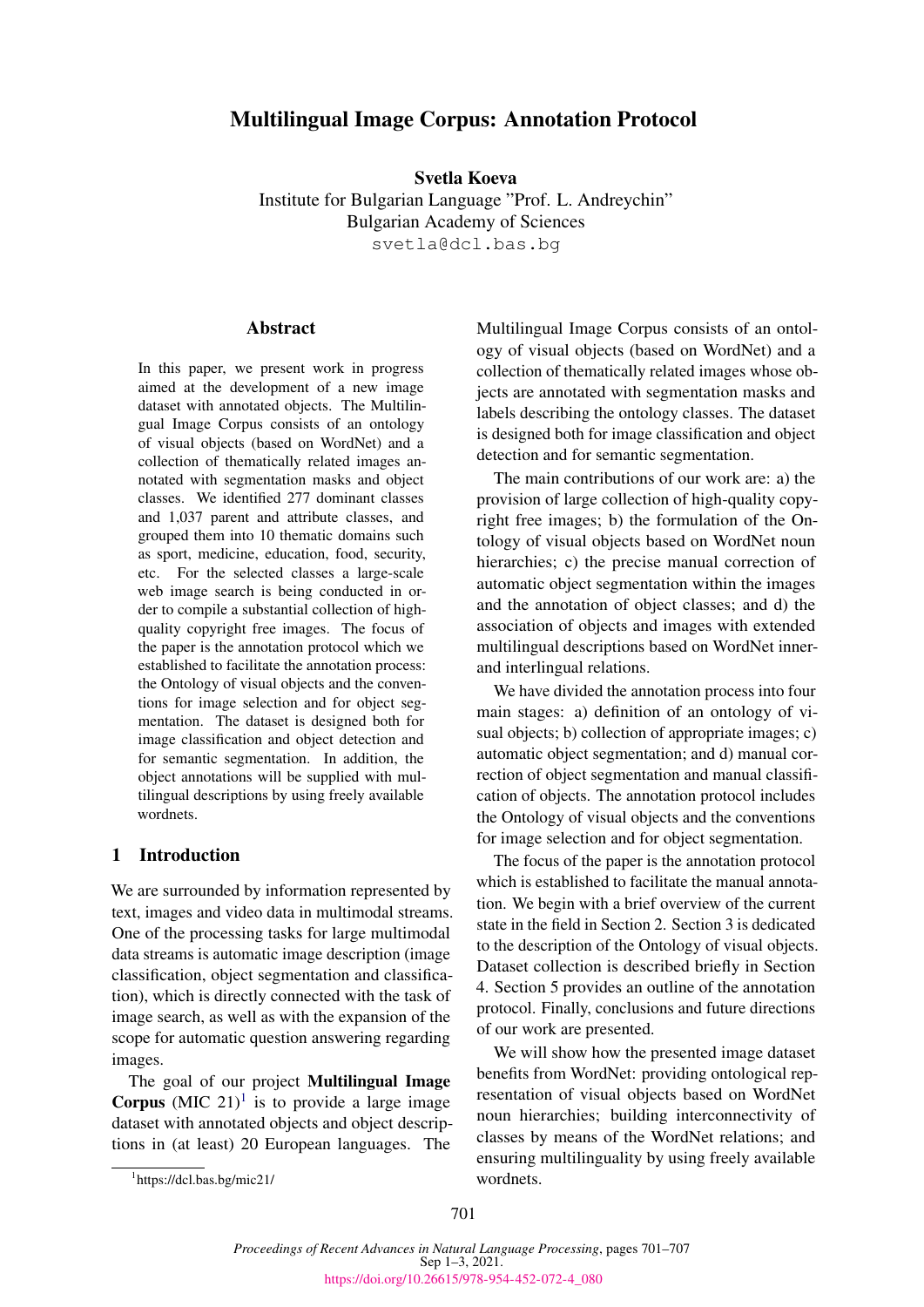#### 2 Related Work

There is a tradition already established in the image dataset collection and annotation; the available datasets show an increase both in the number of training images and in the number of object classes.

Caltech-256 dataset consists of 30,607 images and covers  $256$  $256$  object categories<sup>2</sup> (classes). The annotation includes bounding boxes, in which the objects are located, and object outlines provided by humans [\(Griffin et al.,](#page-6-0) [2007\)](#page-6-0). The categories are organised in a taxonomy grouping categories into animate and inanimate and other finer distinctions; for example, the category *electronics* is divided further into *entertainment, computing, home, office* and *others*.

The CalTech 101 Silhouettes $3$  dataset consists of 4,100 training samples, 2,264 validation samples and 2,307 test samples. The dataset is based on CalTech 101 image annotations. Each image in the CalTech 101 Silhouettes dataset includes a highquality polygon outline of the primary object in the scene [\(Marlin et al.,](#page-6-1) [2010\)](#page-6-1).

The TinyImages dataset [\(Torralba et al.,](#page-6-2) [2008\)](#page-6-2) is a large dataset containing 80 million small images (32 x 32 pixels) automatically collected from the Internet using 53,464 nouns from WordNet as queries. The dataset is not available online since it has not been manually evaluated<sup>[4](#page-1-2)</sup>.

The Scene UNderstanding (SUN)<sup>[5](#page-1-3)</sup> collection contains 899 categories and 130,519 images. SUN annotates scene types and the objects that commonly occur in them. There are 397 categories designed to evaluate numerous state-of-the-art algorithms for scene recognition [\(Xiao et al.,](#page-6-3) [2010\)](#page-6-3). The SUN Attribute<sup>[6](#page-1-4)</sup> dataset consists of  $14,340$  images from 717 scene categories, and each category is annotated with a taxonomy of 102 attributes [\(Pat](#page-6-4)[terson et al.,](#page-6-4) [2014\)](#page-6-4).

**ModaNet**<sup>[7](#page-1-5)</sup> is a dataset consisting of annotations of street fashion images. ModaNet provides multiple polygon annotations for each image. Each polygon is associated with a label from 13 meta fashion categories (*bag, belt, footwear, outer, dress*, etc.), where each meta category groups highly related categories to reduce the ambiguity in the annotation process [\(Zheng et al.,](#page-6-5) [2018\)](#page-6-5).

There are several datasets which have been widely used as a benchmark for object detection, semantic segmentation and classification tasks.

The PASCAL Visual Object Classes (VOC) 2012[8](#page-1-6) dataset contains 20 object categories including *vehicles, household, animals*, and others: *aeroplane, bicycle, boat*, etc. Each image has pixellevel segmentation annotations, bounding box annotations, and object class annotations [\(Evering](#page-6-6)[ham et al.,](#page-6-6) [2010\)](#page-6-6).

**LabelMe** is a dynamically developing dataset $9$ which contains hundreds of thousands of polygon annotations, thousands of static images and sequence frames with at least one labelled object [\(Russell et al.,](#page-6-7) [2008\)](#page-6-7). A particular feature of this collection is that it is being developed by users who can add images and categories and can annotated uploaded images. This option however may result in some level of inconsistency based on the decisions of the different users about the annotation protocol. The WordNet noun synonymous sets (synsets) are used to extend the categories, to avoid the inconsistency by means of manual editing and to unify the descriptions provided by different users.

One of the collections that set standards in the increase of datasets sizes is  $ImageNet<sup>10</sup>$  $ImageNet<sup>10</sup>$  $ImageNet<sup>10</sup>$ . The aim is for a the dataset with about 50 million cleanly labelled full resolution images [\(Deng et al.,](#page-6-8) [2009\)](#page-6-8). Another important feature of this dataset is that it uses WordNet noun hierarchies for image collection and labelling. ImageNet uses 21,841 synsets and contains 14,197,122 annotated images organised by the semantic hierarchy of WordNet (as of August 2014) [\(Russakovsky et al.,](#page-6-9) [2015\)](#page-6-9).

The taxonomic organisation of nouns in Word-Net allows for using more abstract and fine-grained categories when describing objects. WordNet is a semantic network whose nodes host synonyms denoting different concepts and whose arcs, connecting the nodes, encode different types of relations (semantic: genus-kind, part-whole, etc.; extralinguistic: membership in a thematic domain; inter-language: translation equivalents). The idea for organising the lexicon of a given language into a (lexico-)semantic network was first executed in the Princeton WordNet [\(Miller et al.,](#page-6-10) [1990\)](#page-6-10). Some of the fundamental ideas on which the WordNet

<span id="page-1-1"></span><span id="page-1-0"></span><sup>&</sup>lt;sup>2</sup>https://www.kaggle.com/jessicali9530/caltech256 3 https://people.cs.umass.edu/ marlin/data.shtml

<span id="page-1-2"></span><sup>4</sup> https://groups.csail.mit.edu/vision/TinyImages/

<span id="page-1-4"></span><span id="page-1-3"></span><sup>5</sup> https://vision.princeton.edu/projects/2010/SUN/ 6 https://cs.brown.edu/ gmpatter/sunattributes.html

<span id="page-1-5"></span><sup>7</sup> https://github.com/eBay/modanet

<span id="page-1-6"></span><sup>8</sup> http://host.robots.ox.ac.uk/pascal/VOC/

<span id="page-1-7"></span><sup>9</sup> http://labelme.csail.mit.edu/Release3.0/

<span id="page-1-8"></span><sup>10</sup>https://www.image-net.org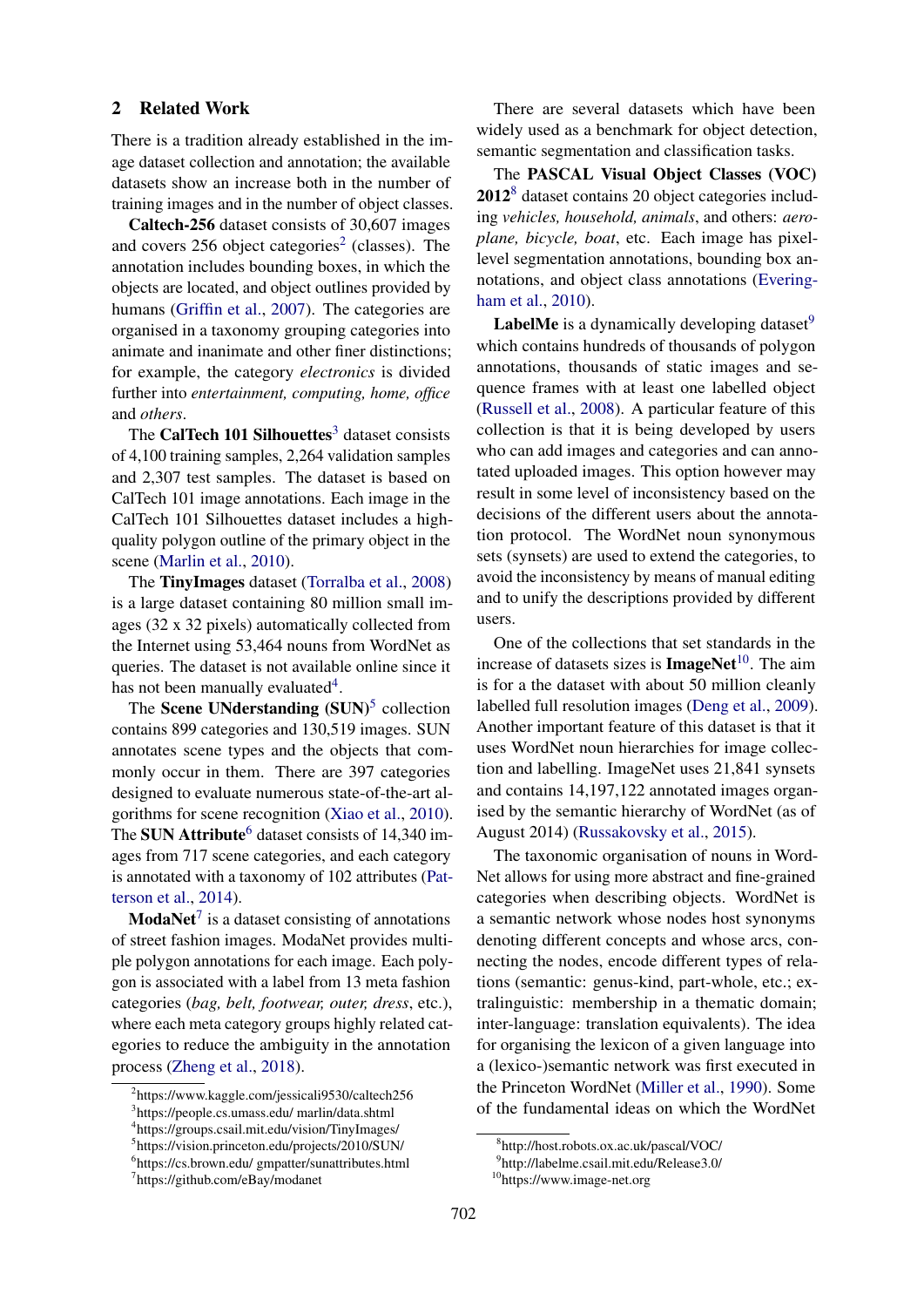is based encompass: a) the use of a semantic network which embraces taxonomies, meronomies and non-hierarchical relations with clearly defined properties which allow for quick and easy automatic processing; b) a different organisation of the lexicon in comparison with the traditional dictionaries where words are ordered alphabetically and the links among semantically related words (such as between sister hyponyms, between a whole and its parts, etc.) are not explicitly presented [\(Miller,](#page-6-11) [1986\)](#page-6-11).

The COCO (Microsoft Common Objects in Context) dataset [\(Lin et al.,](#page-6-12) [2014\)](#page-6-12) contains more than 328,000 images with manually annotated object instances  $(2.5 \text{ million})^{11}$  $(2.5 \text{ million})^{11}$  $(2.5 \text{ million})^{11}$ . The dataset has had several releases since 2014 and it addresses object detection, segmentation, keypoint detection and captioning. The different parts of the dataset are annotated with bounding boxes (for object detection) and per instance segmentation masks with 80 object categories; natural language descriptions of the images; keypoints (17 possible keypoints, such as *left eye, nose*); per pixel segmentation masks with 91 stuff categories, such as *grass, wall*; full scene segmentation, with 80 thing categories (such as *person, bicycle, elephant*); dense pose – each labelled person is annotated with a mapping between image pixels and a template 3D model.

The image processing is generally classified as model based (using manually-labelled training data) and search based (using automatically collected training data). The search based approaches might include: effective learning mechanisms for matching a given query [\(Li and Fei-Fei,](#page-6-13) [2010\)](#page-6-13); methods for automatic removing of noisy images [\(Hua and Li,](#page-6-14) [2015\)](#page-6-14); frameworks combining discovering of multiple textual queries, filtering of noisy textual queries and noisy images [\(Anvari and](#page-5-0) [Athitsos,](#page-5-0) [2019;](#page-5-0) [Yao et al.,](#page-6-15) [2020\)](#page-6-15).

In the largest collection of datasets available on the internet 1,455 image datasets are listed<sup>[12](#page-2-1)</sup> (as of August 2021) provided with descriptions and links to the sources and related papers. Among them 134 datasets are designed for semantic segmentation; 104 – for image classification and 102 – for object detection. Ten datasets provide polygon annotations.

To summarise, the tendency in image annotation is from small training datasets to large-scale col-

lections which require crowdsourcing in order to engage a large amount of human effort. Although the number and the diversity of image datasets is constantly expanding still there is a huge demand for more datasets in terms of variety of domains and object classes covered.

#### 3 Ontology of Visual Objects

In current practice, WordNet is usually used in generating text queries for creation of search based image collections. A Visual Concept Ontology is proposed which organises visual concepts (objects or abstract notions that are typically depicted in photos) [\(Botorek et al.,](#page-6-16) [2014\)](#page-6-16). For the construction of Visual Concept Ontology over 400 "significant" noun synsets (that have at least 300 hyponyms) are extracted from WordNet, then synsets with very "general" meaning such as *entity* or *thing* were removed. This results in 14 top-level ontology classes, which are divided further into 90 more specific classes. Semantically similar synsets are merged into a common class and additional links are established between semantically related synsets such as *roof* and *house*.

We identified 10 thematic domains: Sport, Medicine, Arts, Education, Food, Transport, Clothing, Security, Indoors, Nature. The proposed Ontology includes concepts which are particular for these domains.

Following the strategy for category selection of the ImageNet we applied the rule for no overlapping between the classes: "for any synsets i and j, i is not an ancestor of j" [\(Deng et al.,](#page-6-8) [2009\)](#page-6-8). Mutually exclusive classes are also defined for other well-known datasets, for example for the COCO thing and stuff classes [\(Caesar et al.,](#page-6-17) [2018\)](#page-6-17). As it was pointed out, the mutual inclusion might lead to some inconsistencies. An example was given with the PASCAL Context [\(Mottaghi et al.,](#page-6-18) [2014\)](#page-6-18) classes *bridge* and *footbridge*, which are in a parentchild relation [\(Caesar et al.,](#page-6-17) [2018\)](#page-6-17). The parent term can replace the child term in some context, but not vice versa, thus: if two images are annotated as *bridge* and *footbridge* respectively, it will not be known whether the parent concept can refer also to the child concept or not.

The Ontology of visual objects has the following components:

Classes which can be represented by visual objects and correspond to the respective WordNet concepts. Among the classes we made a differ-

<span id="page-2-0"></span><sup>11</sup>https://cocodataset.org

<span id="page-2-1"></span><sup>12</sup>https://paperswithcode.com/datasets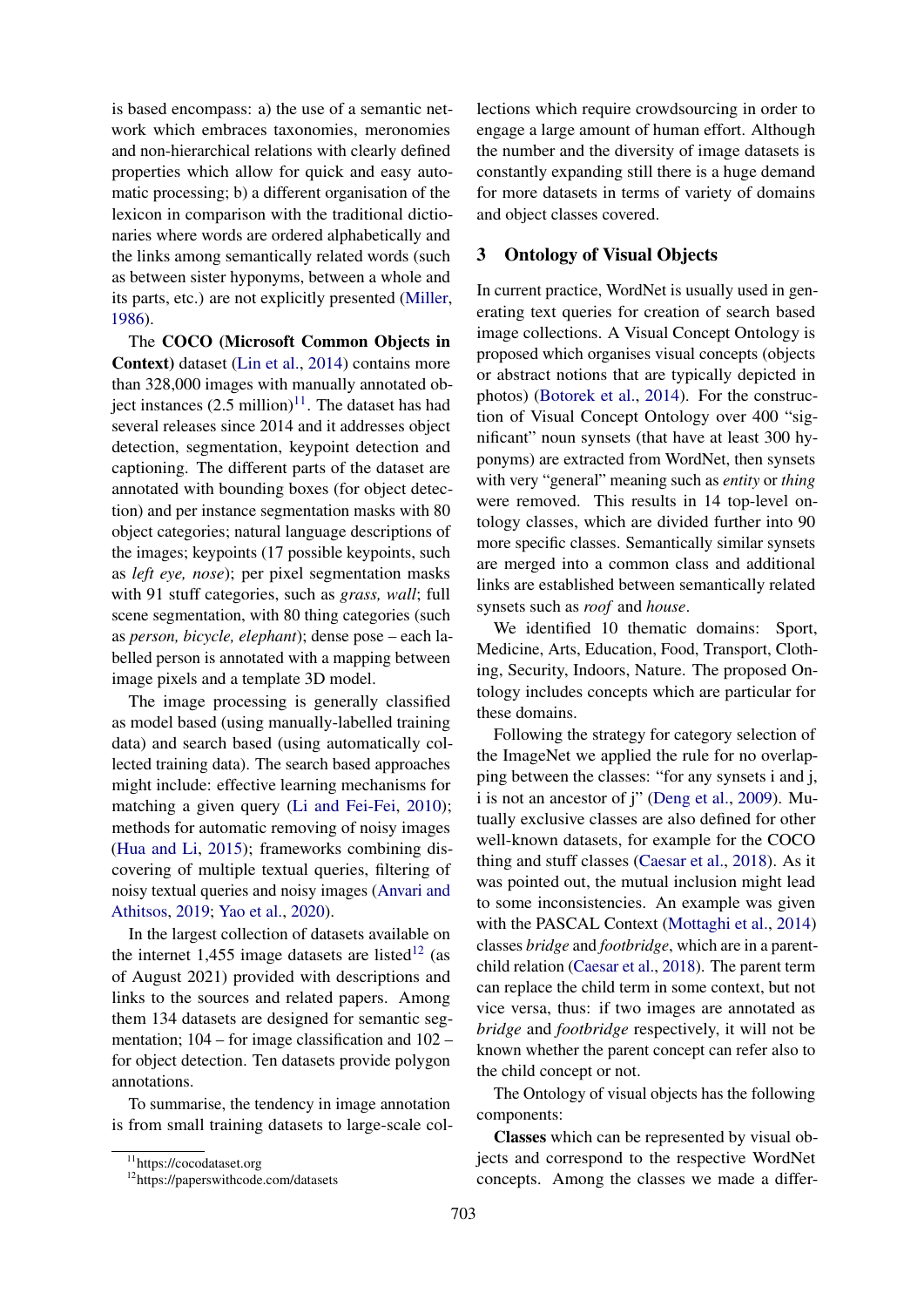entiation between dominant classes and attribute (contextual) classes.

Each thematic domain is represented by several dominant classes, which show the main "players" within this domain differentiated by their type or their function. For example, the dominant classes for the domain Sport are: *skier, cricket player, hockey player, volleyball player, swimmer, oarsman*, etc., altogether 31 dominant classes. For the definition of the dominant classes, we use the Word-Net sister hyponyms at a certain level (the lowest level allowing classification without specific knowledge for the domain). So far, the selected dominant classes for all thematic domains in focus are 277.

For each dominant class a parent class is selected from the WordNet noun hierarchies and this procedure is repeated consecutively up to the final class which represents a visual object. For example, classes like *basketball player, acrobat, football player*, etc. are hyponyms of *athlete* 'a person trained to compete in sports'. *Athlete* in its turn is a hyponym of *contestant* 'a person who participates in competitions' which is a hyponym of *person*. However, the hypernym of *person* is *organism*, an abstract notion, which is not included in the ontology. As a result of this approach, thousands of annotations will be assigned to objects representing small number of classes, while the annotations with more general classes will be inherited automatically.

Attributes in the ontology are classes related with the dominant ones. The type of the dominant class and the type of attribute class determine the type of the relation between them which expresses the specificity of property attribution: has instrument, wears, uses, has part, etc. For example, the attribute classes for *cricketer* are *cricket bat, cricket ball, cricket helmet, wicket* and *referee*, while for *climber* – *climbing helmet, chalk bag, claiming backpack*, and so on.

Relations between dominant and attribute classes are not hierarchical. For the definition of attribute classes, we use WordNet relations such as meronymy and morpho-semantic relations between nouns. In many cases, such relations are not overtly established in WordNet and they were additionally inserted in the Ontology.

Finally, we made some evaluation tests for all selected classes with other sources providing lists with concrete objects, such as concreteness ratings [\(Brysbaert et al.,](#page-6-19) [2018\)](#page-6-19) and acquisition ratings of words (in our case of nouns) [\(Kuperman et al.,](#page-6-20) [2012\)](#page-6-20). So far, we have identified 1,037 classes grouped in ten thematic domains: Sport, Medicine, Arts, Education, Food, Transport, Clothing, Security, Indoors, Nature.

The relations used in the Ontology are relations between classes. Part of the relations and their properties are inherited form WordNet. Additional relations are included in the ontology in case they are not explicit in the WordNet structure. Each class in the Ontology is represented by a unique label, which in most cases is one of the synonyms in the corresponding WordNet synset (in case of ambiguity, a descriptive label is constructed).

Benefits of using an ontology for image labelling can be outlined as follows:

- Selection of mutually exclusive classes.
- Build-in interconnectivity of classes by means of formal relations.
- Easy extension of the proposed ontology with more concepts corresponding with visual objects.

What it more, since wordnets for many languages are linked to Princeton WordNet [\(Bond et al.,](#page-6-21) [2016\)](#page-6-21), we will provide multilingual descriptions of the images. Freely available wordnets<sup>[13](#page-3-0)</sup> with various lexical coverage for 17 official EU languages (Bulgarian, Croatian, Danish, Dutch, English, Finnish, French, Greek, Italian, Lithuanian, Polish, Portuguese, Romanian, Slovak, Slovene, Spanish, Swedish) and for Albanian, Icelandic, Hebrew and Serbian will be used for a multilingual representation of the selected classes.

# 4 Image Collection

There are many repositories that can be used for searching and downloading images. Some of the images are assigned with multiple labels or short descriptions, which is used to facilitate the automatic collection of appropriate images. For the selected classes a focused web image search is being conducted to compile a database with images — candidates for annotation. So far, more than 450,000 images were collected from different image providers, which are selected on the basis of the following criteria: the repositories should offer an API and images should be licensed with one of

<span id="page-3-0"></span><sup>13</sup>http://compling.hss.ntu.edu.sg/omw/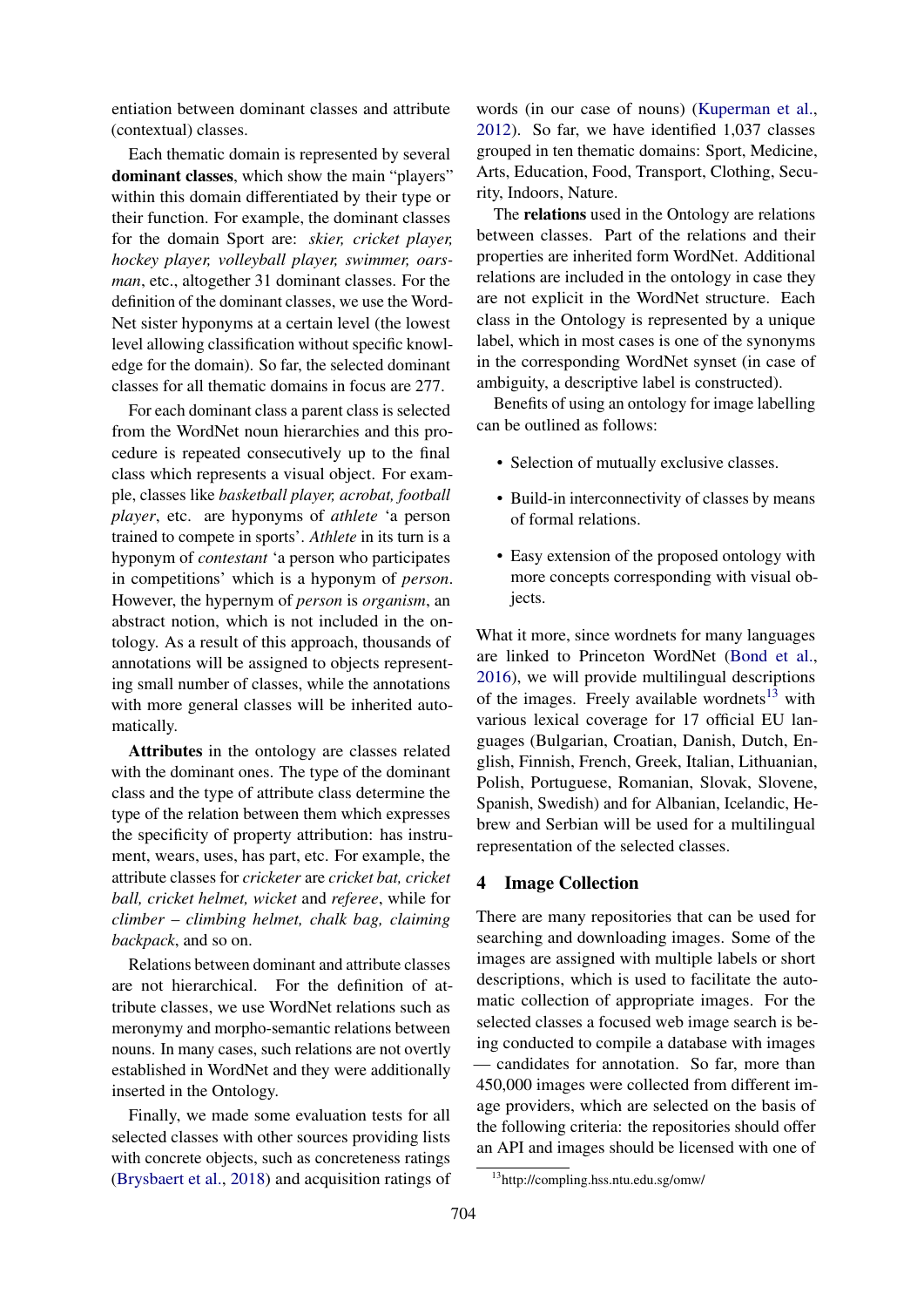the following standards: Universal Public Domain Dedication (CC0 1.0); Attribution 4.0 International (CC BY 4.0) and Attribution-ShareAlike 4.0 Inter-national (CC BY-SA 4.0)<sup>[14](#page-4-0)</sup>. Thus, we are avoiding copyrighted material, which might limit the use of our dataset only for academic purposes.

After the collection of images, we perform additional manual selection to ensure the quality of the dataset. The following criteria for selection are observed:

– The image has to contain a clearly presented object described by a given dominant class.

– The object should not (preferably) have occluded parts. If there are occluded parts of the object, they should not be essential for its recognition.

– The target object should be in its usual environment and in a position or use that is normal for its activity or purpose (for example, images in which a skier drinks a beer are not selected).

– The target object should be represented with its inherent attributes (for example, images of a man with wings are not selected).

– The target object should be represented in different positions, photographed from diverse viewpoints and angles and the object background should vary to a sufficient degree (for example, images of a chess player which slightly differ from one another are not selected).

– The instances of the target object should not represent one and the same person, animal or artefact.

– (Preferably) images with up to 10 objects are selected (the objects can belong to different classes or can be instances of one and the same class). If there are images with only one object, then it should be the dominant one.

– Images with small objects, unfocused objects in the background or images with a low quality (low resolution; blurriness caused by an out-offocus lens, low illumination level, etc.) are not selected.

– Images which represent collages of photos, drawings or are post-processed are not selected.

The final selection of images is triple checked independently by different experts: after the automatic collection, after the automatic generation of segmentation masks and after the manual annotation: correction of the segmentation masks, new polygon outlines and selection of appropriate

<span id="page-4-0"></span><sup>14</sup>https://search.creativecommons.org

classes.

# 5 Annotation Conventions

Our aim is to provide a dataset that will support image classification, instance segmentation and object detection formats. Several open source tools for image annotation (Makes Sense<sup>[15](#page-4-1)</sup>, COCO An-notator<sup>[16](#page-4-2)</sup>, VGG Image Annotator<sup>[17](#page-4-3)</sup>, LabelMe<sup>[18](#page-4-4)</sup>, LabelImg<sup>[19](#page-4-5)</sup>, etc.) have been evaluated in order to choose the most appropriate one for our purposes. Each annotation tool is usually designed for a specific application and for a specific annotation process. For example, we experimented with the web-based image annotation tool LabelMe to create polygon annotations; with the desktop annotation tool LabelImg to create bounding boxes, etc. To avoid converting annotations for frameworks such as YOLACT<sup>[20](#page-4-6)</sup>, DETECTRON<sup>[21](#page-4-7)</sup>, etc., which provide segmentation masks and require COCO formatted annotations, we decided to work with the COCO annotator<sup>[22](#page-4-8)</sup>. The COCO Annotator can be containerised, allows for simultaneous work on a project, and offers useful functions that facilitate image annotation: tracking object instances, labelling objects with disconnected visible parts, etc.

It is a known fact that semi-automatic annotation approaches can significantly speed up the annotation process by automatic generation of annotation proposals to support the annotators. The main idea is to reduce the human interaction with the annotation tool and to save time, while maintaining the quality of the annotations. We experimented with Mask R-CNN and YOLACT, which provides instance segmentation on datasets like COCO. Mask R-CNN [\(He et al.,](#page-6-22) [2017\)](#page-6-22) is an implementation based on Python 3, Keras and TensorFlow. The model generates bounding boxes and segmentation masks for each instance of an object in the image. YOLACT [\(Bolya et al.,](#page-5-1) [2020\)](#page-5-1) is a framework, which breaks up instance segmentation into two parallel tasks: a) generating a dictionary of nonlocal prototype masks over the entire image, and b) predicting a set of linear combination coefficients

<span id="page-4-1"></span><sup>15</sup>https://www.makesense.ai

<span id="page-4-2"></span><sup>16</sup>https://github.com/jsbroks/coco-annotator

<span id="page-4-3"></span><sup>17</sup>https://www.robots.ox.ac.uk/ vgg/software/via/

<span id="page-4-4"></span><sup>18</sup>http://labelme.csail.mit.edu/Release3.0/

<span id="page-4-5"></span><sup>19</sup>https://github.com/tzutalin/labelImg

<span id="page-4-6"></span><sup>20</sup>https://github.com/dbolya/yolact

<span id="page-4-7"></span><sup>21</sup>https://github.com/facebookresearch/Detectron

<span id="page-4-8"></span><sup>22</sup>https://github.com/jsbroks/coco-annotator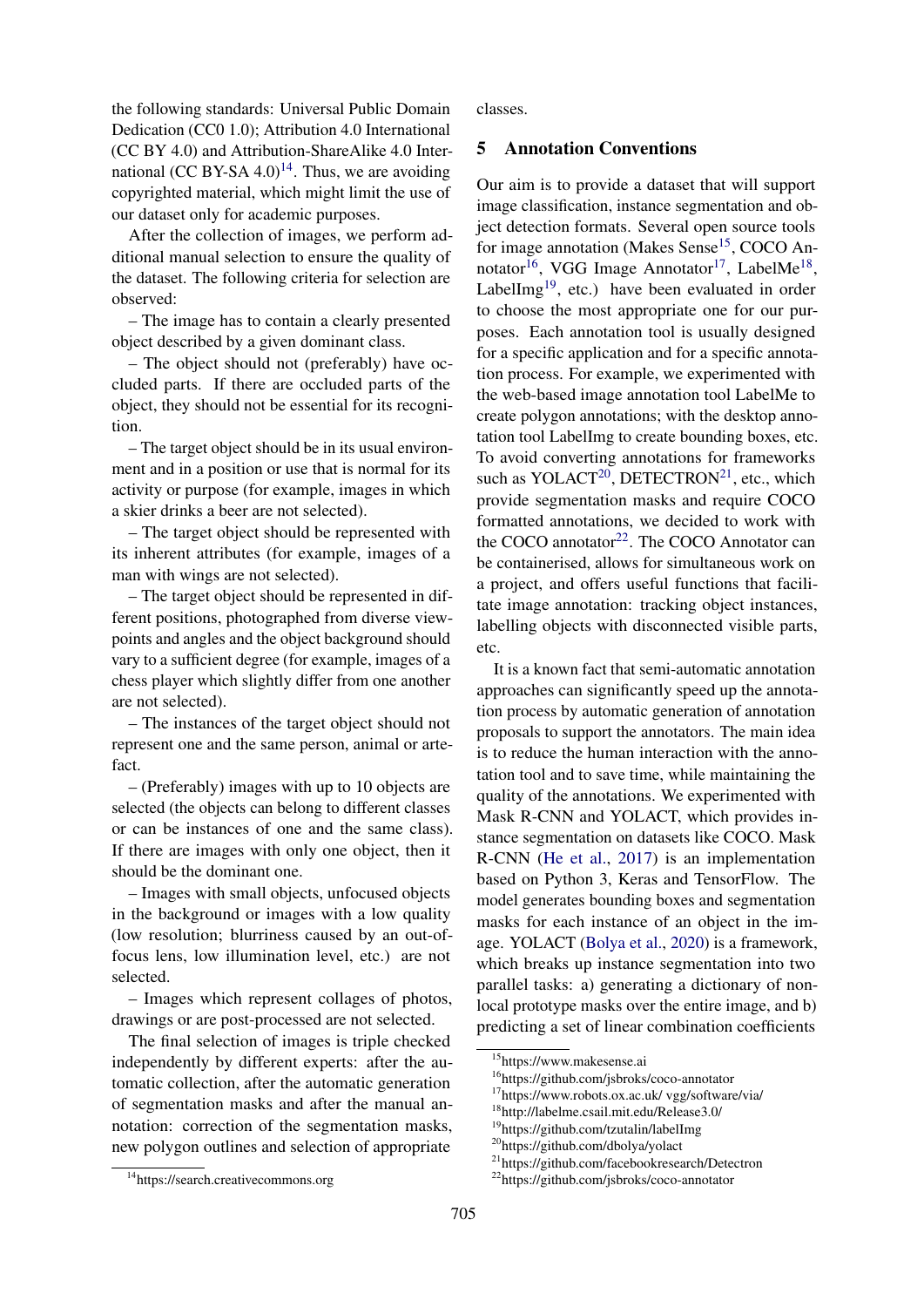per instance. Since the number of prototype masks is independent of the number of classes (e.g., there can be more classes than prototypes), YOLACT learns a distributed representation in which each instance is segmented with a combination of prototypes that are shared across classes.

The task for the annotators is to outline polygons for individual objects in the image (either by approving or correcting the automatic segmentation or by creating new polygons) and to classify the objects against the classes from the predefined Ontology.

The annotation follows the following conventions (only the more significant ones are listed here):

– The predicted polygons are accepted or corrected (if necessary) so that they outline the object as well as possible. Every instance of the target object is provided with a polygon.

– All objects from the selected dominant class and attribute classes related with it are annotated with polygons (for example, the *tennis player* and the related objects *racket* and *tennis ball*; *chess player* and the related objects *chessman, chess board*, and *clock*. Other objects can be also annotated if they belong to the predefined Ontology of visual objects.

– Every polygon is required to be as close to the object outline as possible. There is not much information how the overlapping objects should be annotated. The bounding boxes that embrace the estimated extent of the object are not annotated due to the ambiguity and disagreement between the annotators [\(Lin et al.,](#page-6-12) [2014\)](#page-6-12). One possible solution is to annotate only the visible parts of the objects. We accepted the following conventions: If the objects are included in each other, both objects are annotated; If two objects overlap and the boundaries of the partially occluded object are clear, then the second one is annotated with an estimation for the occluded part (for example, a car behind a road sign); In case the occluded parts can not be determined unambiguously, they are not annotated.

– An object is not annotated if it cannot be recognised for various reasons or less than 10–20 percent of the object is visible.

– If the object can be additionally associated with a different class this is recorded within the metadata (for example, if the *climber* is not a *man* but a *boy, woman* or a *girl*).

The quality control is provided by a second an-

notator who validates the implementation of the conventions and discusses the quality with the annotation group weekly. If necessary, some of the images are re-annotated.

## 6 Conclusion and Future Work

The Multilingual Image Corpus will provide pixel-level annotations for the selected dominant classes and their parent and attribute classes in ten thematic domains, thus offering more data to train models specialised in object detection, segmentation and classification in these domains. The selected classes for annotation are organised in an Ontology of visual objects that provides options to organise annotated images in different datasets regarding the envisaged tasks.

The Multilingual Image Corpus will be released in autumn of 2021 and will provide: a) a large number of copyright-free images, b) a large number of object classes organised in an ontology, c) a large number of pixel-level annotations; and d) extended image descriptions in (at least) 20 languages based on WordNet. An important result with great significance for the development of different applications for image processing will be the open distribution of the collection.

We are currently planning some experiments with a set of state-of-the-art algorithms on each of the tasks of object detection and segmentation, in order to establish a common baseline for future work.

# 7 Acknowledgments

The Multilingual Image Corpus(MIC 21) project was supported by the European Language Grid project through its open call for pilot projects. The European Language Grid project has received funding from the European Union's Horizon 2020 Research and Innovation programme under Grant Agreement no. 825627 (ELG).

#### References

- <span id="page-5-0"></span>Zahra Anvari and Vassilis Athitsos. 2019. [A pipeline](https://doi.org/https://doi.org/10.1145/3316782.3321522) [for automated face dataset creation from unlabeled](https://doi.org/https://doi.org/10.1145/3316782.3321522) [images.](https://doi.org/https://doi.org/10.1145/3316782.3321522) In *Proceedings of the 12th ACM International Conference on PErvasive Technologies Related to Assistive Environments*, page 227–235.
- <span id="page-5-1"></span>Daniel Bolya, Chong Zhou, Fanyi Xiao, and Yong Jae Lee. 2020. [YOLACT++: Better real-time instance](https://ieeexplore.ieee.org/document/9159935) [segmentation.](https://ieeexplore.ieee.org/document/9159935) *IEEE Transactions on Pattern Analysis and Machine Intelligence*.